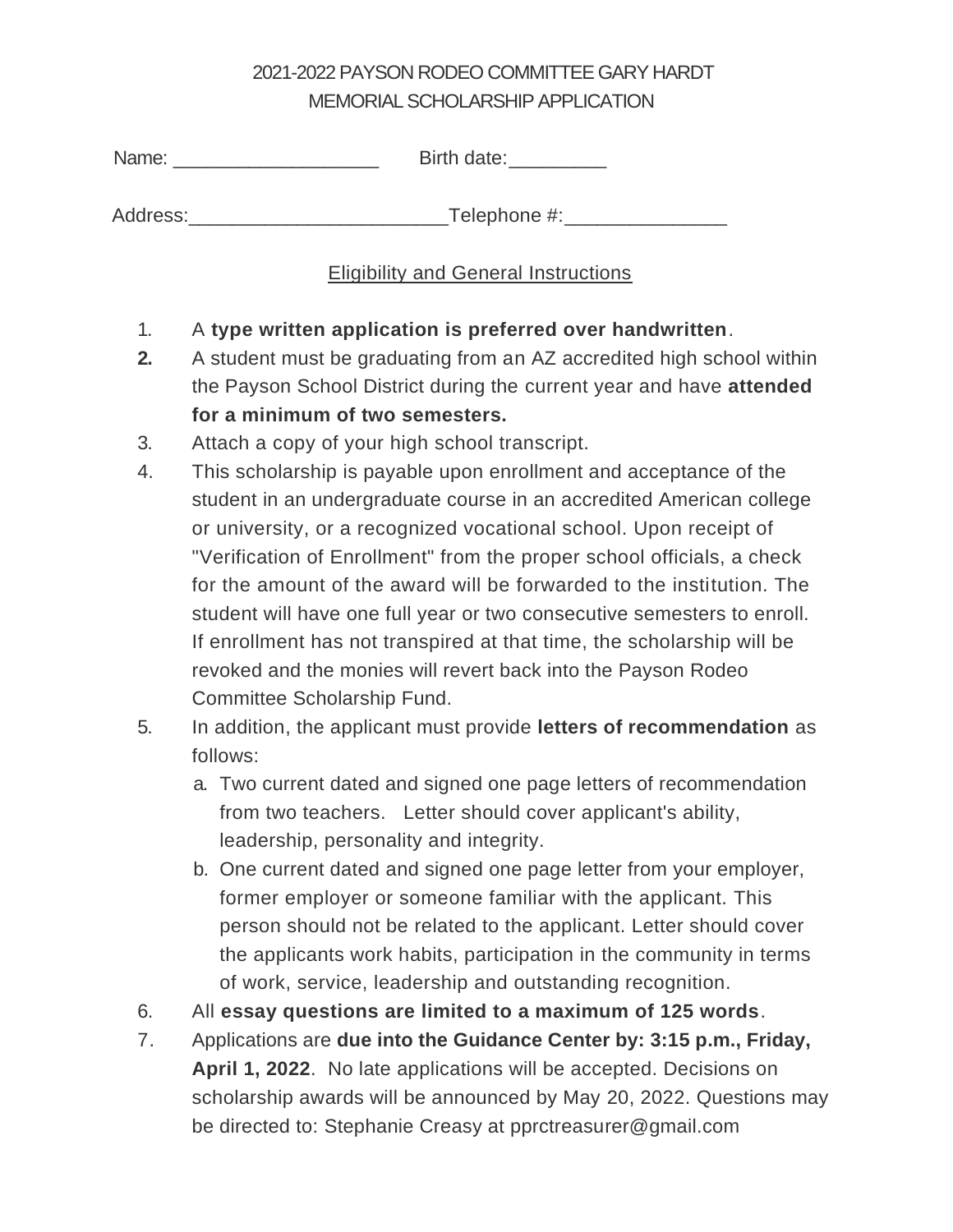- 1. What college/university or vocational school are you planning to attend?
- 2. What course of study/major are you pursuing?
- **3. How long have you attended High School in the Payson school district?**
- 4. Student Activities (list variety and type of all activities, offices held):

5. Community Activities (list your community activities and your involvement in each):

- 6. Have you received any other scholarships? \_\_\_\_\_\_\_Yes\_\_\_\_\_\_\_ No If Yes, Amount: \_\_\_\_\_\_\_\_ Type: \_\_\_\_\_\_\_\_\_\_\_\_\_\_\_\_\_\_\_\_\_\_\_\_\_\_\_\_
	- 7. List your employment record (employer, date of employment, position and general responsibilities):